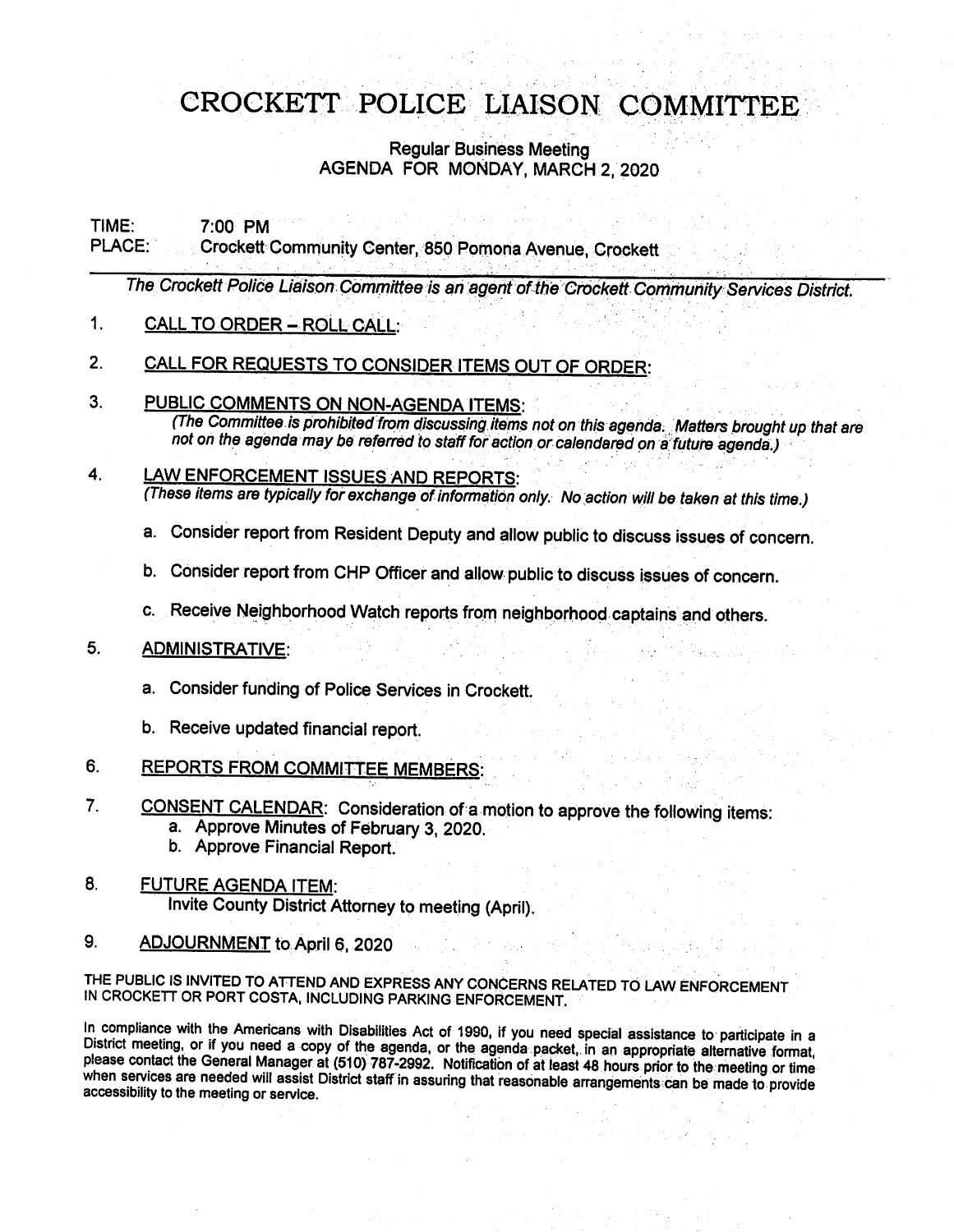## CROCKETT POUCE LIAISON COMMITTEE

of the Crockett Community Services District<br>P.O. Box 578 – Crockett, CA 94525

Telephone (510) 787-2992 Fax (510) 787-2459 e-mail: manager@town.crockett.ca.us website: www.town.crockett.ca.us

7.a.

MINUTES QF REGULAR MEETING. FEBRUARY 3, 2020

- 1. CALL TO ORDER: The meeting was called to order at 7:01 PM by Chairperson Angell. Present were Committee members Currington, Melero, Valentini and Wais. Committee member Cardwell was absent.
- 2. AGENDA ORDER: No requests for items out of order.
- 3. PUBLIC COMMENTS ON NON-AGENDA ITEMS: None
- 4.a. REPORT FROM DEPUTY: New resident Deputy Greg Jackson introduced himself. His last assignment was in Rodeo for the past few years. He is happy to be taking over Crockett. His wife will be having a baby soon so he will be out on paternity leave for five weeks.
- 4.b. REPORT FROM CHP ON TRAFFIC ISSUES: Officer Wilkenfeld is leaving for a new assignment in Oakland. Officer John Pruitt is returning to take his place. There were four crashes in January.
- 4.c. NEIGHBORHOOD WATCH: No report.
- 5. RESIGNATION OF COMMITTEE MEMBER: (3reg Mauler will resign as alternate Committee member. Discussion was had whether to continue with six members or get a seventh member. The Committee decided to keep six members. Ms. Wais asked the committee if we can do something in memory of David Botta. Mr. McDonald mentioned there will be a bench project in memory of Mr. Botta. The Police Liaison Committee offered to pay half the cost of the bench project.
- 6. REPORTS FROM COMMITTEE MEMBERS: Mr. Angell reported Carquinez Middle School has started construction. They are trying to figure out parking. As of right now staff is parking at the Hosselkus Chapel. There is one entrance and exit on Pomona. Construction will be loud as they will be cutting into the hill making way for a new driveway. The projected completion date is 19-24 months. Discussion about money for officer finances was held. Mr. McDonald said he will be inviting the County Deputy District Attorney to attend the meeting in March or April. Mr. Angell said on Friday, February 7 the Fire Department & AMR will be at Carquinez Middle School for a hands only CPR class with students. The construction on the gym at John Swett High School is progressing slowly, Mr. McDonald said the Crockett Community Services District is looking into buying the Hosselkus Chapel across the street. There should be a decision by the end of March.

7. CONSENT CALENDAR: The consent items were approved unanimously (jv/rc):

1

- a. Approve Minutes of January 6, 2020
- b. Approve Financial Report.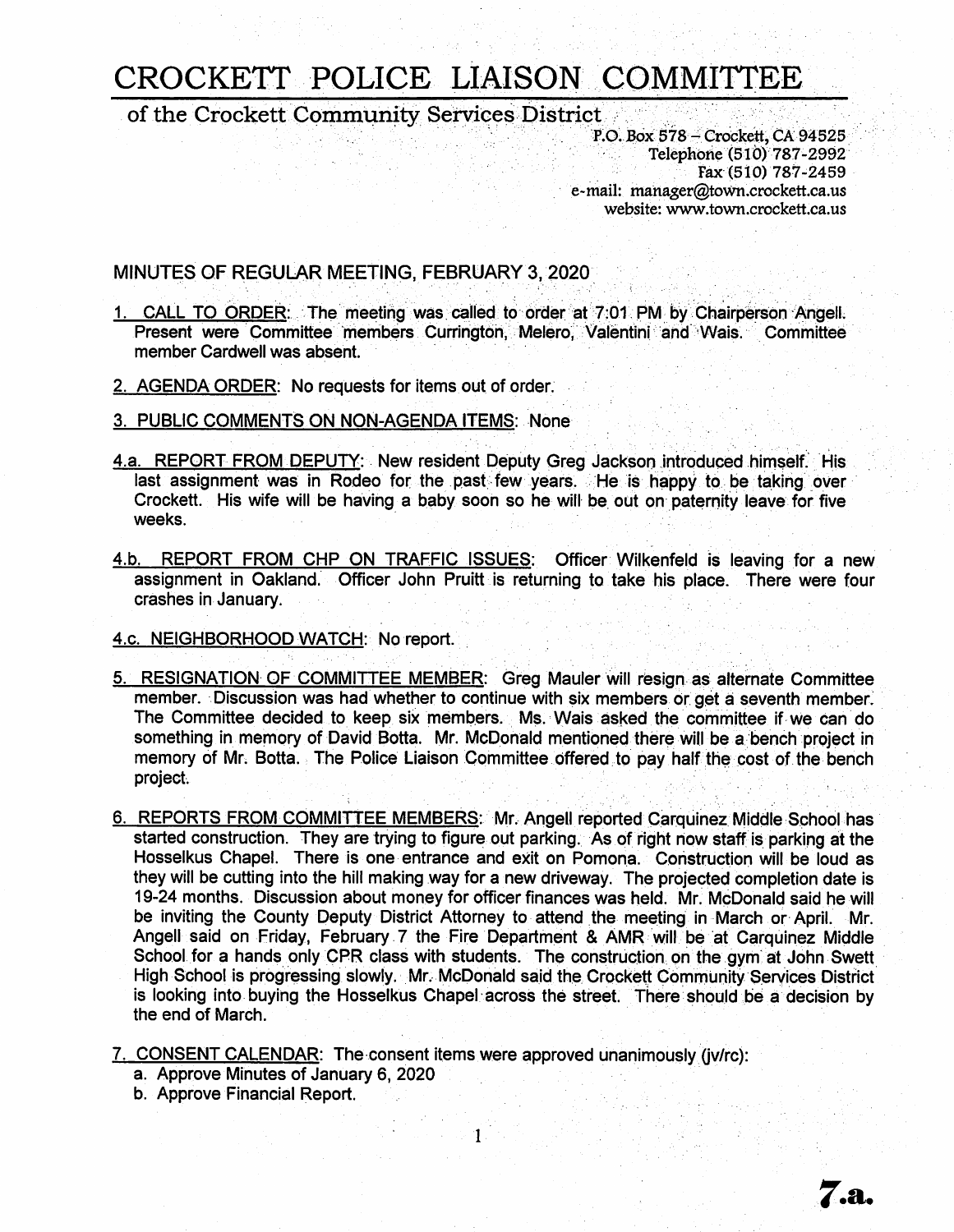#### 7. FUTURE AGENDA ITEMS:

Ongoing funding of Police Services in Crockett (March/April). Receive updated financial report at March meeting. Invite County District Attorney to meeting (March/April).

8. ADJOURNMENT: The meeting was adjourned at 7:27 PM until March 2, 2020.

Respectfully submitted, Sylvia Melero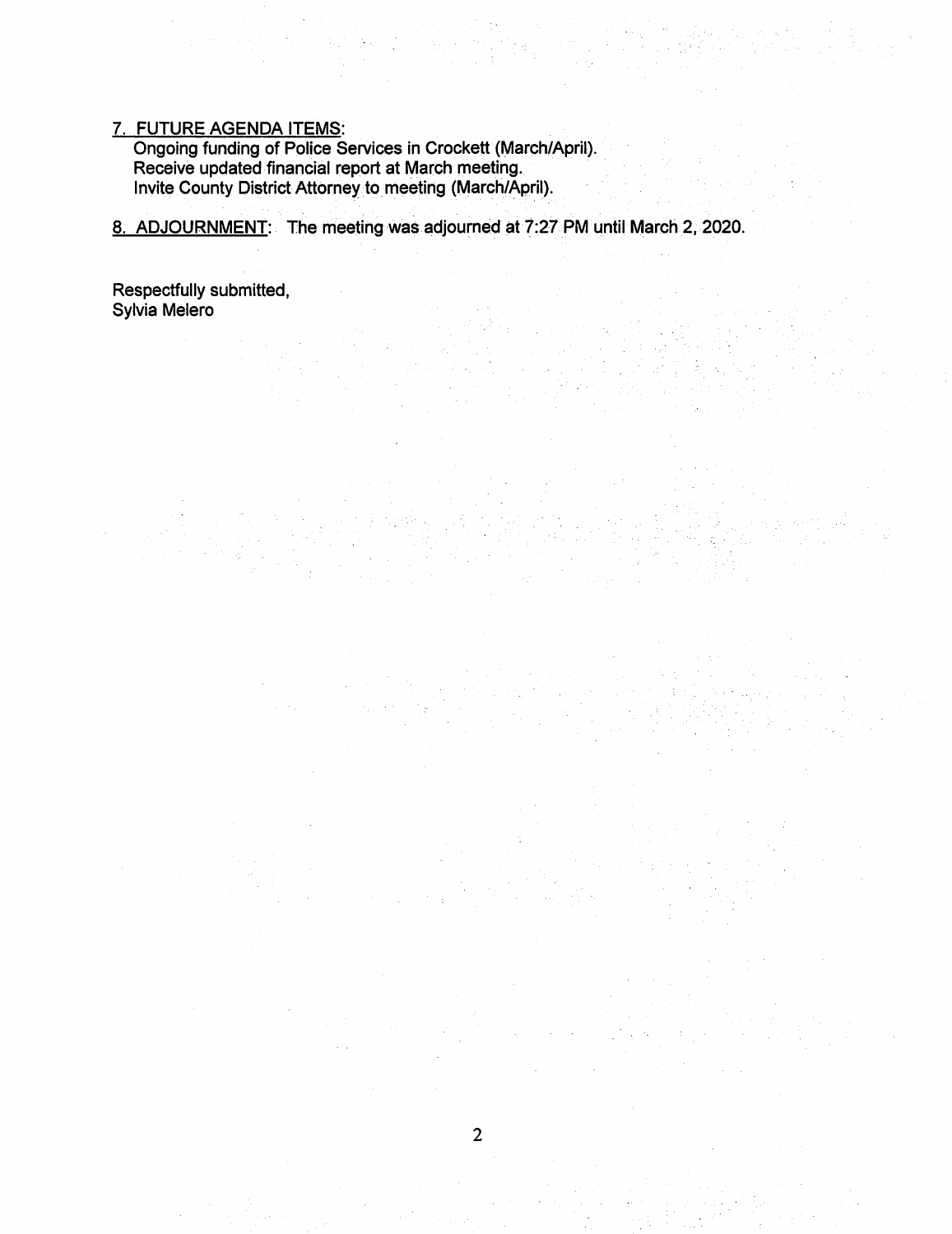### CROCKETT POLICE LIAISON COMMITTEE

of the Crockett Community Services District

P.O. Box 578 – Crockett, CA 94525 Telephone (510) 787-2992 Fax (510) 787-2459 e-mail: manager@town.crockett.ca.us website: www.town.crockett.ca.us

### FINANCIAL REPORT

AS OF FEBRUARY 29, 2020

Opening balance: 2/1/2020 \$8,097.99

Activity:

Revenue

January \$10.17

Expenditures

| Payroll recovery in February | (\$139.32) |
|------------------------------|------------|
| Postage $(2/10)$             | (\$1.80)   |

Current balance as of 2/29/20 \$7,967.04

**7.b.** 

Last Clancy report was reciently received for January 2019. Staff spent approximately 3.25 hours on PLC issues in February.

District Finance Officer

//admin/districtsecretary/plc/ftnancialreport